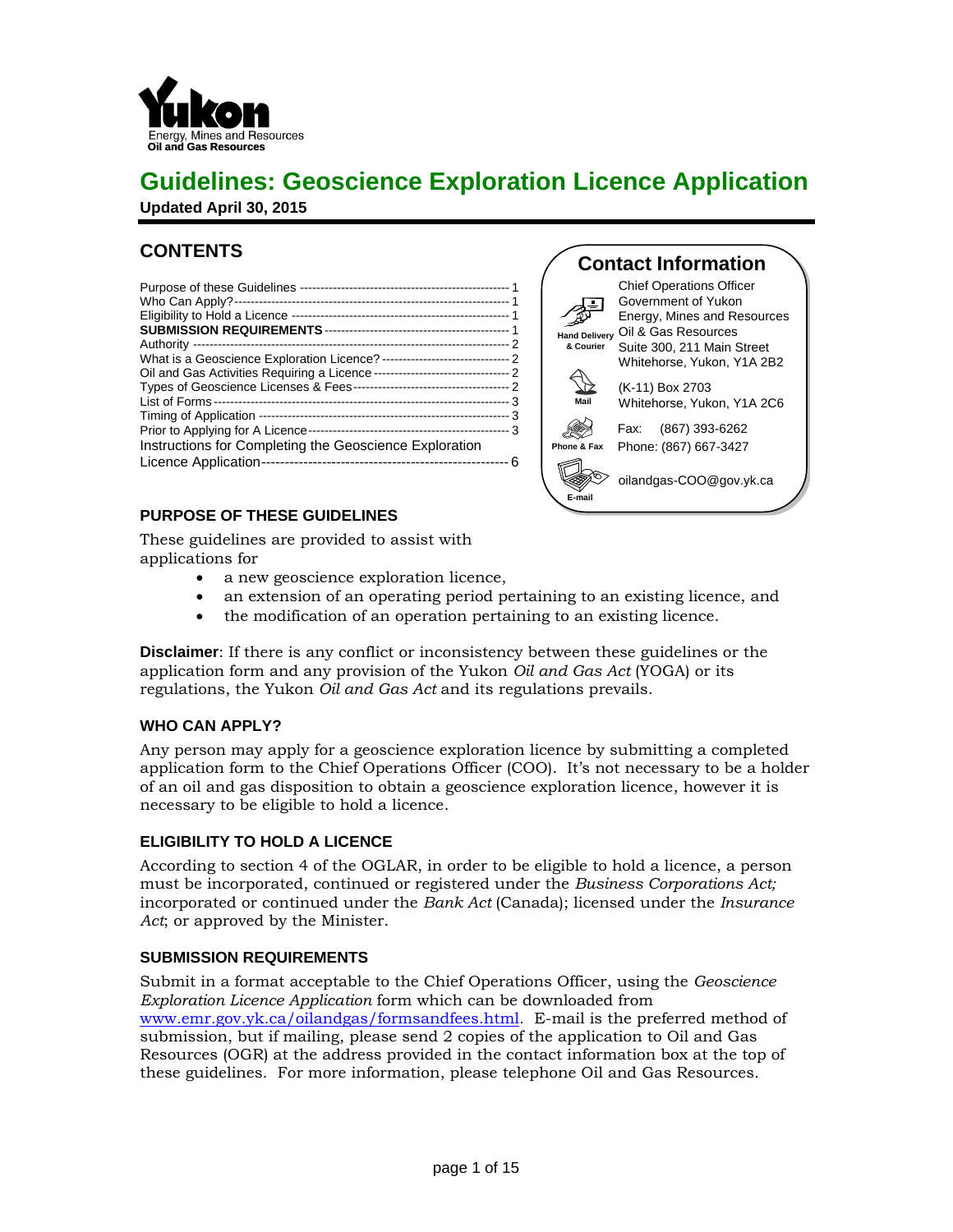

# **AUTHORITY**

The Chief Operations Officer, Oil and Gas Resources, has the authority to issue a Geoscience Exploration Licence pursuant to the Yukon *Oil and Gas Act* (YOGA), the *Oil and Gas Geoscience Exploration Regulations* (OGGER), the *Oil and Gas Drilling and Production Regulations* (OGDPR)*,* and the *Oil and Gas Licence Administration Regulations*  (OGLAR).

# **WHAT IS A GEOSCIENCE EXPLORATION LICENCE?**

A Geoscience Exploration Licence is required for any oil and gas exploration activity, including investigations of the subsurface of the earth using direct methods (for example, geological mapping) or indirect methods (including a seismic survey).

# **OIL AND GAS ACTIVITIES REQUIRING A LICENCE**

Under the YOGA, licences are required for all oil and gas activities in Yukon. Oil and gas activity includes:

- 1. Exploration, such as seismic or geological mapping;
- 2. Drilling of oil and gas wells; and
- 3. Construction and operation of
	- a. a pipeline wholly contained in Yukon,
	- b. a gas processing plant, or
	- c. an oil and gas facility.

# **TYPES OF GEOSCIENCE LICENSES & FEES**

#### **Geophysical Geoscience Licenses**

- Required for any geophysical operation which attempts to measure or investigate the subsurface of the earth through indirect methods.
- Geophysical operations can be seismic, magnetic, gravimetric, electromagnetic, or other.
- Application fee: \$500.

#### **Geological Geoscience Licenses**

- Required for any geological operation which attempts to locate oil and gas through surface of the earth investigation.
- Geological Operations can be *Geological Mapping*, *Aerial Photography*, *Geotechnical Survey*, *Ground Penetrating Survey*, or *Other*.
- Application fee: \$300.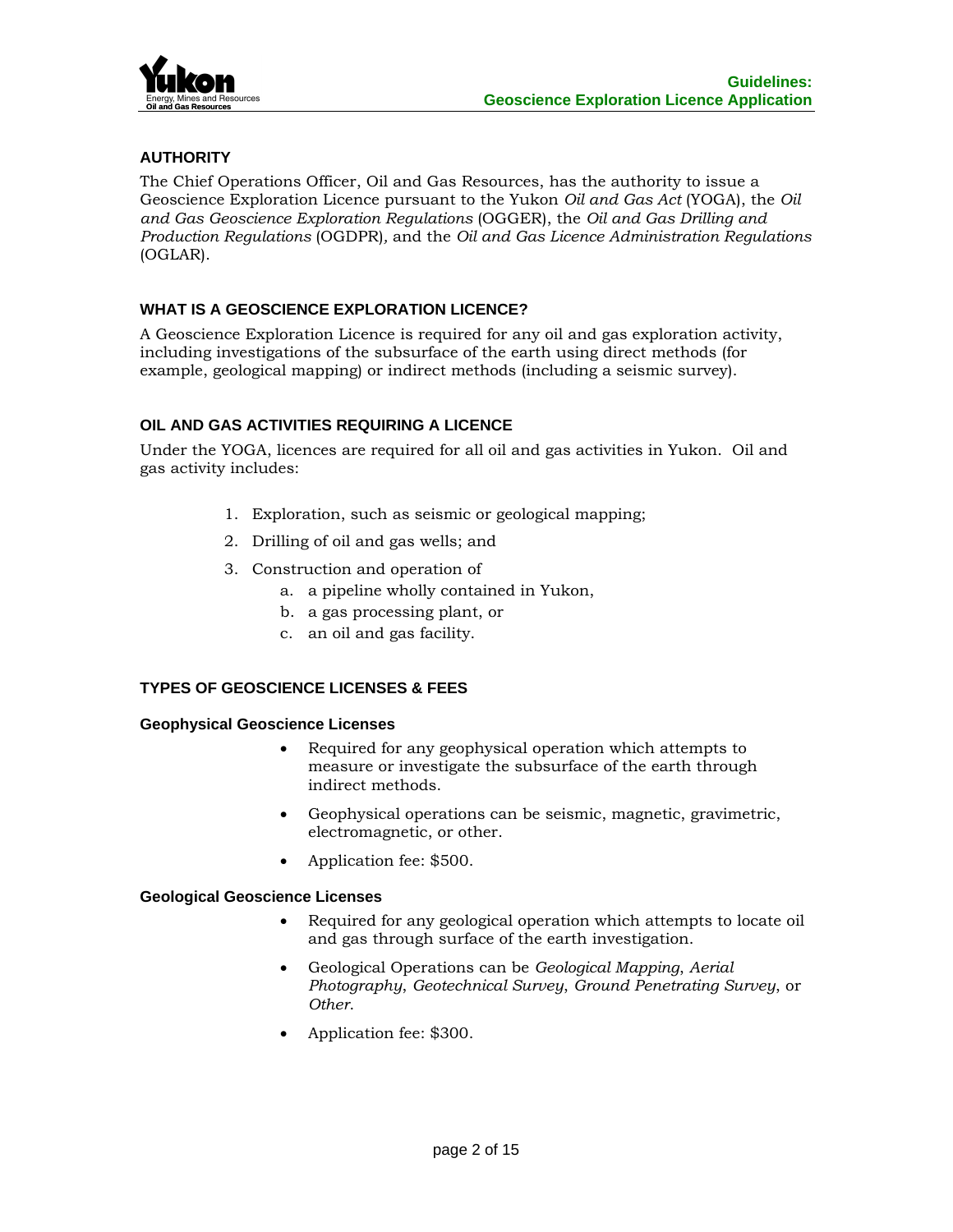

# **LIST OF FORMS**

The *Geoscience Exploration Licence Application* form and guidelines are available at [www.emr.gov.yk.ca/oilandgas/formsandfees.html.](http://www.emr.gov.yk.ca/oilandgas/formsandfees.html)

# **TIMING OF APPLICATION**

The application for a geoscience exploration licence must be submitted at least 30 days prior to the commencement date of the operation.

# **PRIOR TO APPLYING FOR A LICENCE**

It is important that project planning be largely in place before applying for a geoscience exploration licence. Due to requirements regarding consultation and notification with First Nations, and the *Yukon Environmental and Socio-Economic Assessment Act*  (YESAA), applicants are encouraged to contact the Chief Operations Officer early. The COO can provide guidance throughout the planning and application process.

#### **Consultation and Notification Requirements**

Consultation and Notification with affected Yukon First Nation(s), and others affected by the proposed activity is **required prior to application** for a licence (see #**13 Attachments** on the application form).

#### **Proof of Financial Assurance**

Proof of financial assurance may be required upon submission of the application.

# **The YESAA Process**

Most projects and activities will be subject to an assessment process before a licence is issued. Assessments are done pursuant to the *Yukon Environmental and Socio-Economic Assessment Act* (YESAA). This Act applies throughout Yukon and to projects under the authority of federal, territorial and First Nations governments. A YESAA Board (YESAB) and regional designated offices have been established to conduct environmental and socio-economic assessments.

Proponents are asked to provide information on the project and the surrounding environment, the potential environmental effects, socio-economic effects directly related to the project, and mitigation proposed to eliminate or reduce these effects. The Board seeks input from governments, advisory committees, and the public in conducting the assessment. The Board then recommends whether the project should proceed, what mitigation measures are required, and whether further assessment is required.

Oil and Gas Resources works with other agencies to coordinate the application submission requirements, the YESAA process, the regulatory review of the recommendations, and the development of appropriate licence terms and conditions. Not all proposed geoscience activities initiate the YESAA assessment process. Contact the COO for details concerning your proposal.

If a YESAA assessment process is initiated, then the application process will involve two parallel streams. An internal review is done within the Yukon government with Oil and Gas Resources as the lead regulator. The YESAA Board presents Oil and Gas Resources with a Recommendation Report based on their consultations with various stakeholders. The COO may respond with Accept/Vary/Reject to any or all of the recommendations.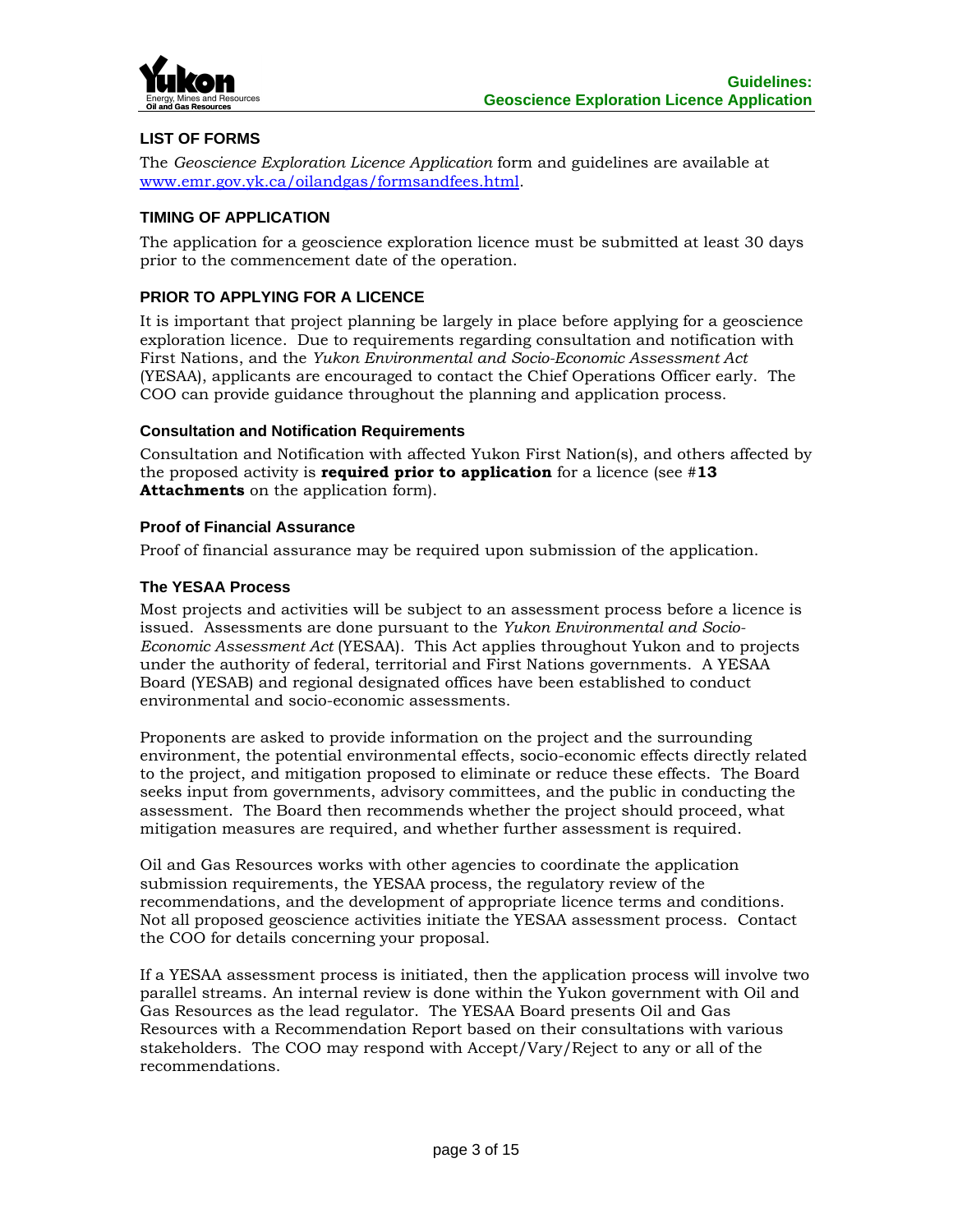

# **Operations Review of the Project by OGR**

Within OGR, the licence applicant's proposal undergoes an operations review to ensure that it can be conducted safely and to industry standards. The project is examined to ensure that the proposed operations comply with the YOGA and regulations. Adherence to other territorial legislation and standards from the Department of Environment, the Department of Community Services, the Yukon Workers' Compensation Health and Safety Board, the Heritage Branch of the Department of Tourism & Culture, and acts and regulations from Indian and Northern Affairs Canada is also verified.

The operations review is complete when all the required information has been received and examined and the program operations are assessed. Licences may be issued with or without conditions regarding operations, or the licence may be denied.

#### **Assessment Requirements Determination**

YESAA assessments are required for many activities; Part 3 of the YOGA, and the YESAB website [\(www.yesab.ca\)](http://www.yesab.ca/) should be consulted.

For more information on timelines and how the YESAB and the Government of Yukon work together please refer to: [www.emr.gov.yk.ca/pdf/yesaa\\_guide\\_final\\_web.pdf.](http://www.emr.gov.yk.ca/pdf/yesaa_guide_final_web.pdf)

# *Best Management Practices*

Yukon has developed, and is continuing to develop best management practices for oil and gas exploration and development activities. To download a copy of the Yukon *Oil and Gas Best Management Practices* brochure, visit the Oil and Gas Resources website at [www.emr.gov.yk.ca/oilandgas/best\\_management\\_practices.html.](http://www.emr.gov.yk.ca/oilandgas/best_management_practices.html) While oil and gas best management practices are not legislation, they are considered by officials of Oil and Gas Resources and influence decisions made in the course of administering the OGA and its regulations.

#### *Land Use Permits*

Land use permits are required for most activities on Yukon lands. The *Territorial Land Use Regulations* specify project requirements for permits and would apply to such oil and gas projects as clearing seismic lines, constructing an access route, or clearing a well site. Land use permits are typically issued for a period of two years with an option for a one-year extension.

A permit does not provide the holder exclusive rights, interest, or tenure to the land. Permits typically include terms and conditions to ensure that work is conducted in an environmentally safe and responsible manner.

For more information please refer to [www.emr.gov.yk.ca/lands/index.html.](http://www.emr.gov.yk.ca/lands/index.html)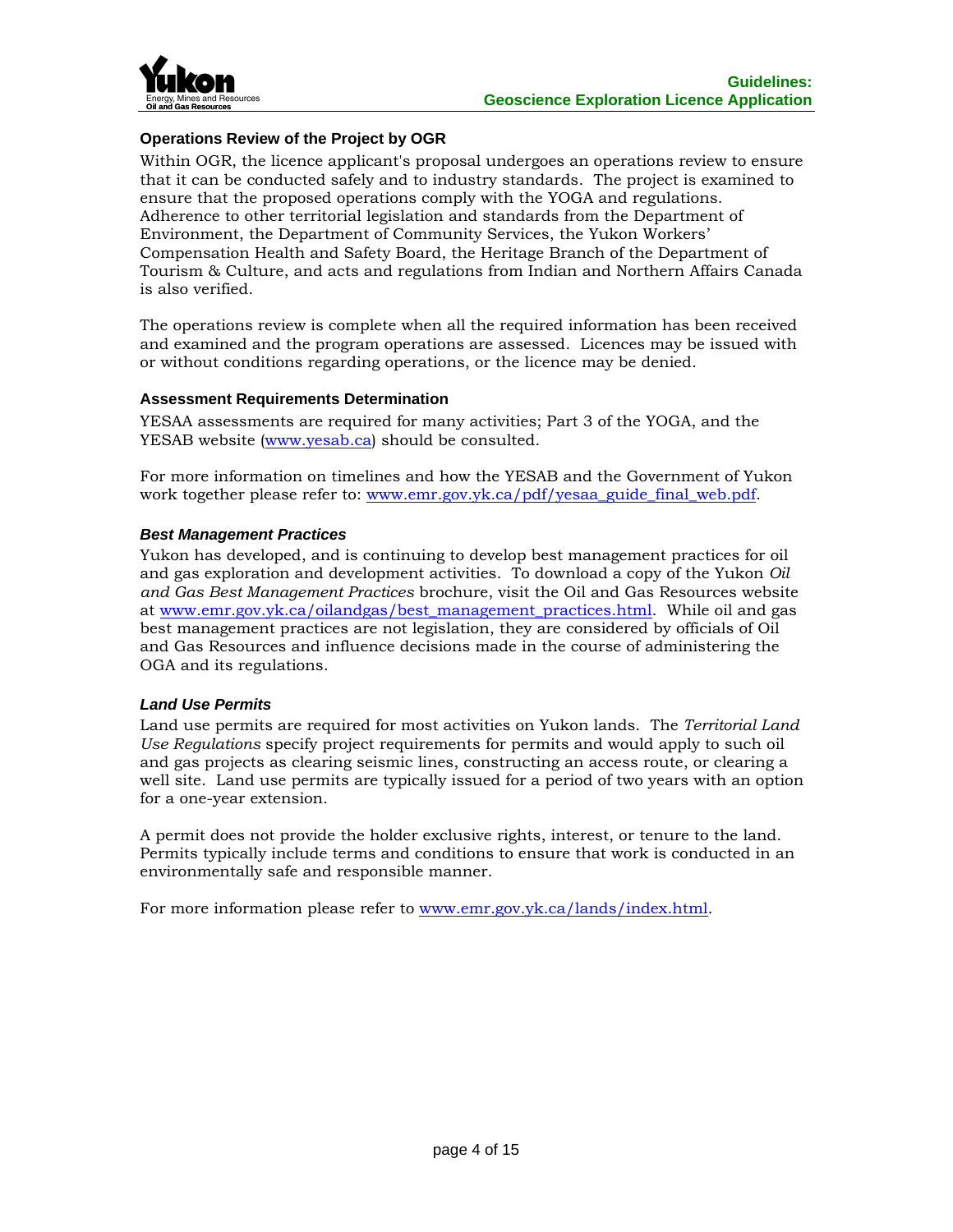

### *Water Licences*

A water licence under the *Waters Act* and *[Waters Regulation](http://www.gov.yk.ca/legislation/legislation/page_w.html)* may be required for certain oil and gas activities depending on the water usage and the need to discharge into a water body:

- During exploration and ice road construction, the proponent may require a water licence if water use is more than 100 m3/day.
- Stream crossings greater than five metres in width may require a water licence for culvert installation.
- Camps with a capacity of greater than 50 people per day will require a water licence for waste disposal.

Drilling mud and cutting disposal sumps will not require a licence if the Alberta Energy Utility Board Guide 50 is followed.

During well drilling, produced water may be extracted from the formation and reinjected back to the formation or another formation that is not connected to surface or groundwater, without a licence.

#### *Benefits Agreements*

A benefits agreement is required in Yukon for all projects with estimated expenditures of more than \$1 million over a 12-month period. A benefits agreement identifies employment and training opportunities for Yukon residents including Yukon First Nations and residents of communities affected by oil and gas activity. It also identifies opportunities for Yukon businesses to supply goods and services to the licensee and the licensee's contractors. The benefits are to be commensurate with the nature, scale, duration, and cost of the project, and shall not place an excessive burden on the licensee. The agreement is negotiated by the licensee, the Yukon government, and the affected Yukon First Nation(s). For more information about benefits agreements, visit the Oil and Gas Resources website at

[http://www.emr.gov.yk.ca/oilandgas/authorizing\\_activities.html.](http://www.emr.gov.yk.ca/oilandgas/authorizing_activities.html)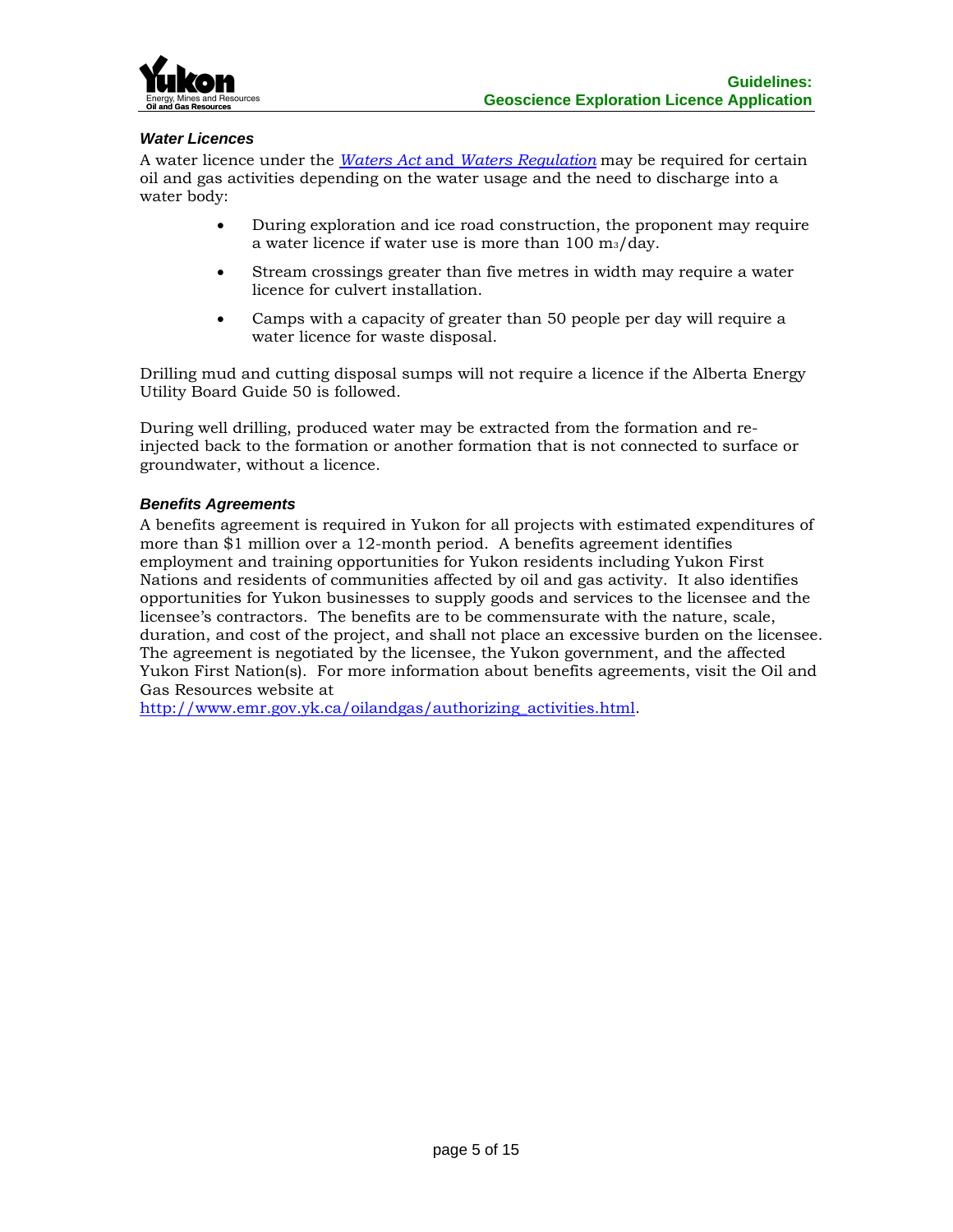

# **INSTRUCTIONS FOR COMPLETING THE GEOSCIENCE EXPLORATION LICENCE APPLICATION**

The application form consists of two pages in MS EXCEL format. After saving the document to your computer, complete the application by tabbing through the fields and completing the information. The form can also be navigated by using the mouse to place the insertion point where needed.

| Energy, Mines and Resources                                                                                                                                |                                                           | <b>Geoscience Exploration Licence Application</b><br>Oil and Gas Geoscience Exploration Regulations<br>Oil and Gas Act |                                                         |
|------------------------------------------------------------------------------------------------------------------------------------------------------------|-----------------------------------------------------------|------------------------------------------------------------------------------------------------------------------------|---------------------------------------------------------|
| Oil and Gas Resources (K-11)<br>Box 2703, Whitehorse, YT Y1A 2C6<br>Tel: 867-393-7042<br>Fax: 867-393-6262<br>www.vukonolandoa<br>richard.corbet@gov.yk.ca |                                                           |                                                                                                                        | Wine und<br>ile #<br>icence #<br>Date Stamp (received): |
| 1 Date                                                                                                                                                     | dd<br>mm<br>yyyy                                          |                                                                                                                        |                                                         |
| 2 Licensee (applicant)                                                                                                                                     |                                                           | Company Name                                                                                                           |                                                         |
| 3 Application Purpose                                                                                                                                      | New Licence                                               | Licence Modification - Original Licence #                                                                              |                                                         |
| 4 Operation Type - Geophysical                                                                                                                             | Seismic<br>Magnetic                                       | Gravimetric<br>Electromagnetic                                                                                         | Other (specify)                                         |
| - Geological                                                                                                                                               | <b>Geological Mapping</b><br>Aerial Photography           | Geotechnical Survey<br><b>Ground Penetrating Survey</b>                                                                | Other (specify)                                         |
|                                                                                                                                                            | - Test Hole Vertical                                      | Directional                                                                                                            |                                                         |
| 5 Area                                                                                                                                                     | <b>Bonnet Plume</b><br>North Coast                        | Eagle Plain<br><b>I</b> Kandik<br>Old Crow<br>Peel Plateau                                                             | Liard Plate<br><b>White</b>                             |
| 6 First Nation Traditional Territory                                                                                                                       |                                                           | http://www.emr.gov.yk.caloliandgas/formsandfees.html                                                                   |                                                         |
| 7 Surface Land Rights                                                                                                                                      |                                                           |                                                                                                                        |                                                         |
| 8 Location<br>9 Spe                                                                                                                                        |                                                           |                                                                                                                        |                                                         |
|                                                                                                                                                            | <b>Areal Extent</b>                                       |                                                                                                                        |                                                         |
|                                                                                                                                                            | (km or sq. km)<br><b>Energy Source</b>                    |                                                                                                                        |                                                         |
|                                                                                                                                                            | Depth (m)<br>Charge Size(kg)                              | Source Parameters(m)<br>Detector Parameters(m)                                                                         |                                                         |
|                                                                                                                                                            | Patterns No<br>TYes                                       | If yes, total charge per pattern(kg)                                                                                   |                                                         |
| (Test Hole)                                                                                                                                                | Proposed TD(m)<br>$(TD = total depth)$<br>Formation at TD | <b>MD</b><br>TVD                                                                                                       | Ground Elevation(m)                                     |
| 10 Operation Period                                                                                                                                        | Logs<br>Commencement Date (dd/mm/yyyy)                    | Completion Date (dd/mm/yyyy)                                                                                           |                                                         |
|                                                                                                                                                            |                                                           |                                                                                                                        |                                                         |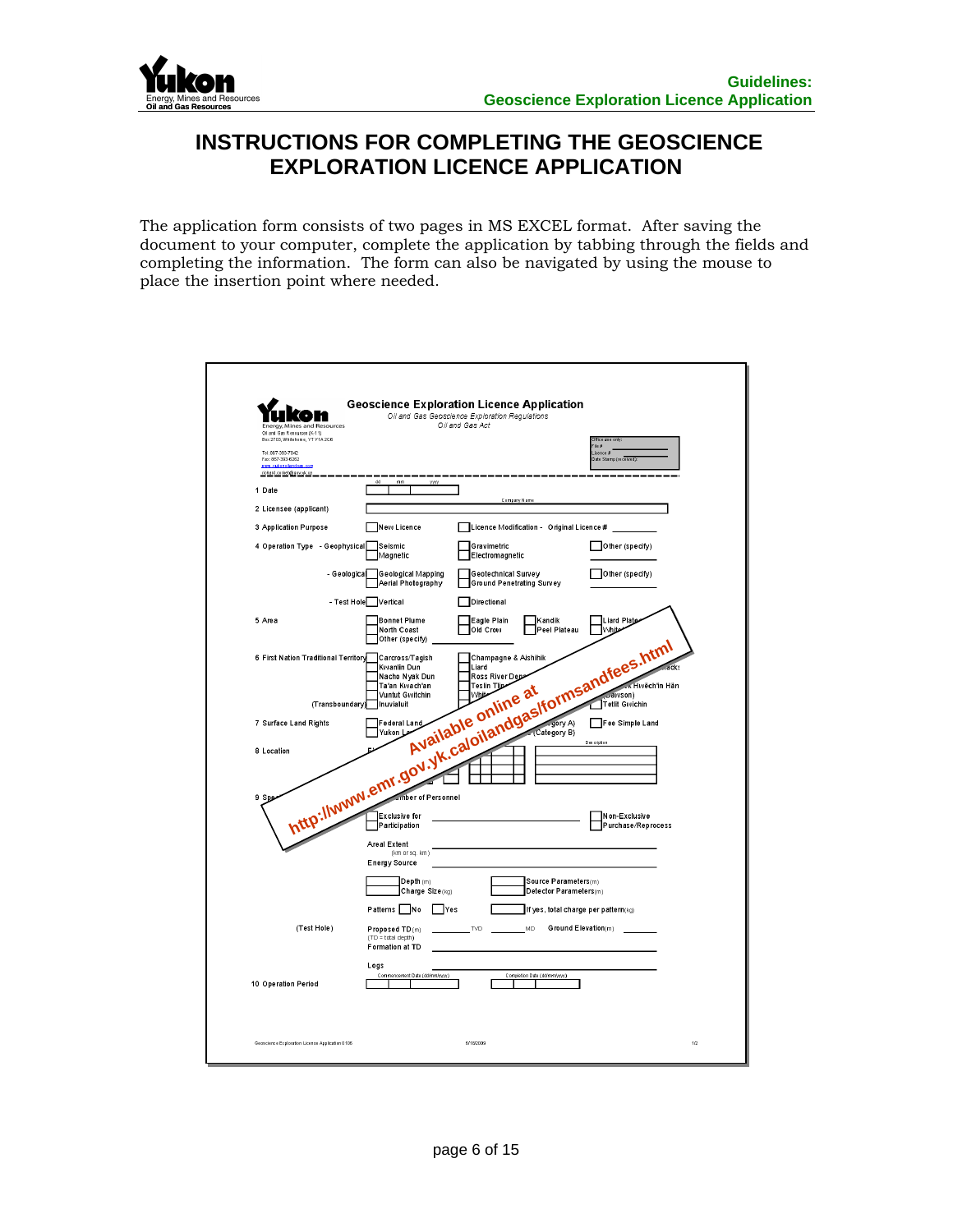

Page 2 of the form.

| 11 Estimated Expenditures                                                            | Field Work<br>\$<br>$\overline{\mathcal{S}}$<br>Data Processing<br>\$<br>Other<br>Total<br>l s<br>$\overline{\phantom{a}}$<br>÷,                                                                                                                                     |
|--------------------------------------------------------------------------------------|----------------------------------------------------------------------------------------------------------------------------------------------------------------------------------------------------------------------------------------------------------------------|
| 12 Other Permits/Agreements<br>Y=Required, N=Not required<br>C=Completed or Obtained | #<br><b>Registration Number</b><br>Consent of First Nation(s)<br>С<br><b>Benefits Agreement</b>                                                                                                                                                                      |
| 13 Attachments<br>Y=Yes attached<br>N=Not attached                                   | Geoscience program (Geoscience Exploration Guidelines)<br>Consultation and Notification Geoscience Exploration Guidelines)<br>Proof of Financial Assurance(Oil and Gas Act, Section 66)<br>N<br>Application Fee(Oil and Gas Licence Administration Regulations)<br>N |
| 14 Contact Information<br>Data Acquisition Contractor<br>Drilling Contractor         | Deviations from the Oil and Gas Geoscience Exploration Regulations<br>Contact Name<br>Title<br>Phone Number<br>Company Name                                                                                                                                          |
|                                                                                      |                                                                                                                                                                                                                                                                      |
|                                                                                      | http://www.emr.gov.yk.caloliandgas/tormsandfees.html                                                                                                                                                                                                                 |
|                                                                                      |                                                                                                                                                                                                                                                                      |
|                                                                                      |                                                                                                                                                                                                                                                                      |
| Licensee                                                                             | Contact Name (s)<br>Title                                                                                                                                                                                                                                            |
|                                                                                      | Phone Number<br>Address<br>Postal Code                                                                                                                                                                                                                               |
|                                                                                      | Fax Number<br>e-mail address<br>Name:                                                                                                                                                                                                                                |
|                                                                                      | Signature:                                                                                                                                                                                                                                                           |
| Geoscience Exploration Licence Application 0106                                      | 6/18/2009<br>$2\prime2$                                                                                                                                                                                                                                              |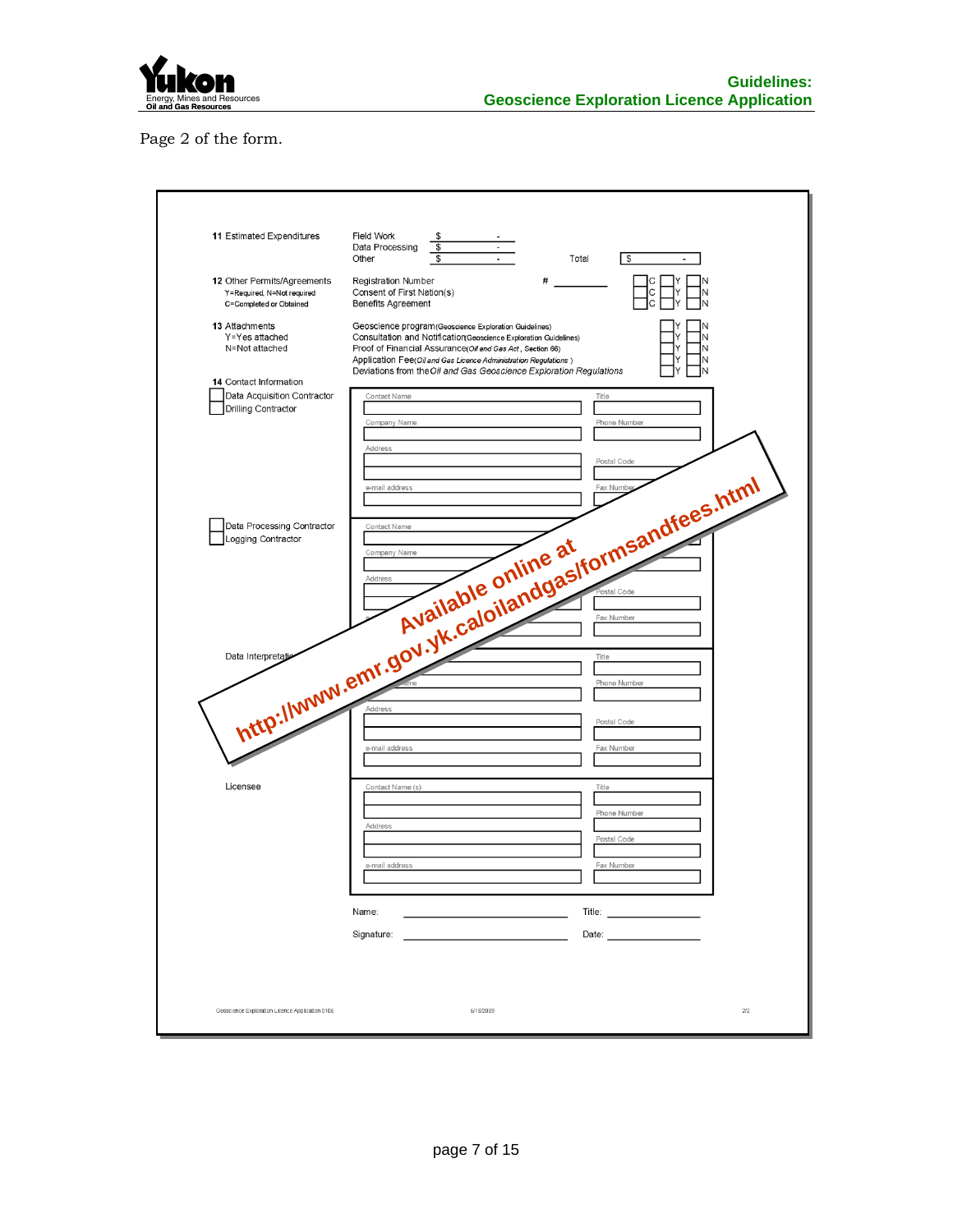

# **Above the Line**

This area will be completed by the staff at Oil and Gas Resources.

| Energy, Mines and Resources<br>Oil and Gas Resources (K-11)<br>Box 2703, Whitehorse, YT Y1A 2C6<br>Tel: 867-393-7042<br>Fax: 867-393-6262<br>www.vukonoilandoas.com<br>richard.corbet@gov.vk.ca | <b>Geoscience Exploration Licence Application</b><br>Oil and Gas Geoscience Exploration Regulations<br>Oil and Gas Act | Office use only:<br>File #<br>Licence #<br>Date Stamp (received): |
|-------------------------------------------------------------------------------------------------------------------------------------------------------------------------------------------------|------------------------------------------------------------------------------------------------------------------------|-------------------------------------------------------------------|
|                                                                                                                                                                                                 |                                                                                                                        |                                                                   |

### **1 Date**

Indicate the date the application will be submitted to the Chief Operations Officer.

#### **2 Licensee (applicant)**

Enter the legal company name of the applicant.

|            | Company Name |
|------------|--------------|
| Tapplican) |              |
|            |              |

#### **3 Application Purpose**

Indicate the reason for the application by checking one box.

| Applicatio<br><b>TOOSL</b><br> | on re<br>м<br>.<br>. . | ∋riginaì<br>e Modification -<br>.icence # |
|--------------------------------|------------------------|-------------------------------------------|
|                                |                        |                                           |

If a **New Licence** is being applied for, complete the entire application form.

If the purpose of the application is a **Licence Modification**, enter the number of the original licence to be modified. Attach details of the modification. It is not necessary to complete the rest of the form if that information has been previously submitted to Oil and Gas Resources.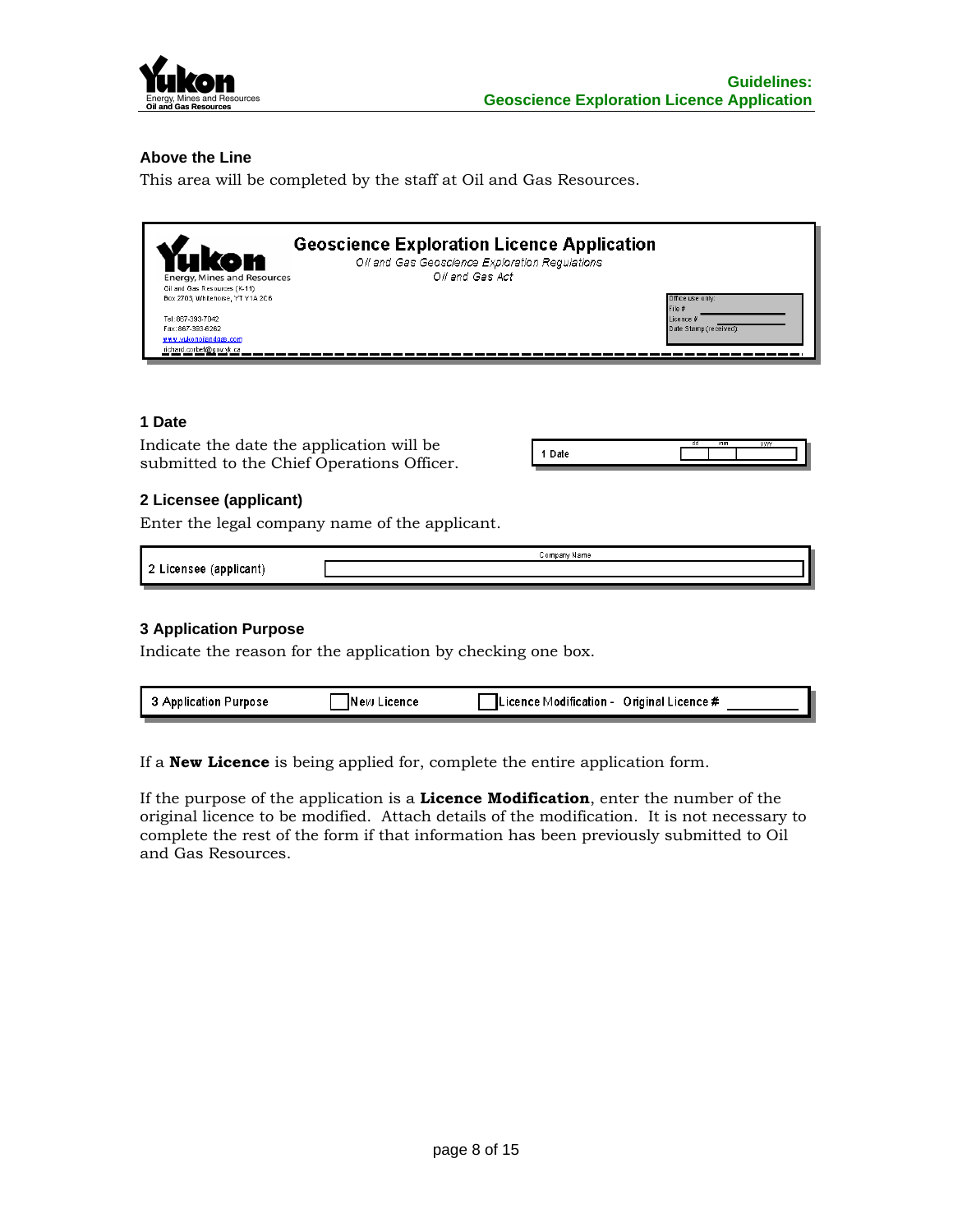

# **4 Operation Type**

Indicate the type of operation that will be carried out. Please submit one application for every operation applied for.

#### *Geophysical Operation*

Includes any indirect investigation of the earth's subsurface other than velocity or vertical seismic surveys (but includes walkaway vertical seismic surveys).

| 4 Operation Type - Geophysical<br>Seismic<br>Magnetic | Gravimetric<br>Electromagnetic                   | Other (specify) |
|-------------------------------------------------------|--------------------------------------------------|-----------------|
| - Geologica Geological Mapping<br>Aerial Photography  | Geotechnical Survey<br>Ground Penetrating Survey | Other (specify) |
| - Test Hole Vertical                                  | Directional                                      |                 |

# *Geological Operation*

Includes any investigation of the surface and near surface of the earth other than test holes.

**Geological mapping** includes taking soil, rock or geochemical samples, measurements of lineaments and other geological features, noting lithological, stratigraphic, sedimentological and paleontological details of rock outcrops, etc.

**Aerial photography** includes only that for the purpose of locating oil or gas.

**Geotechnical surveys** include any geological surveys that do not penetrate the surface of the earth, excluding aerial photography and geological mapping.

**Ground penetrating surveys** include near-surface investigation of the earth such as tomography and ground penetrating radar.

#### *Test Hole Operation*

Includes any hole drilled for near-surface investigation of the earth but which is not intended for production of oil or gas.

#### *Other*

Specify types of operations not included in geophysical, geological, or test hole. Applicants are encouraged to contact the Chief Operations Officer to discuss other operations prior to submitting this application.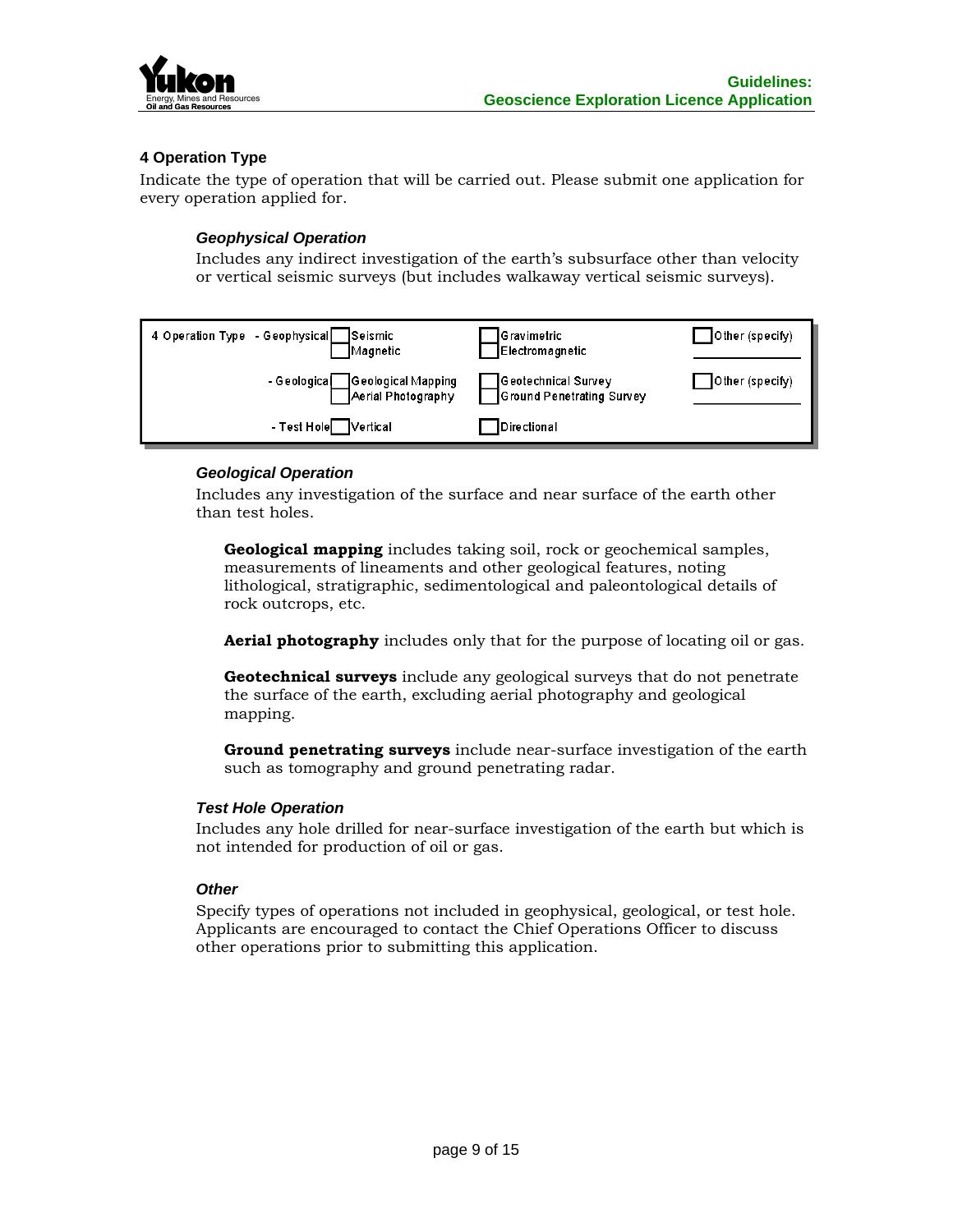

**5 Area**

| 5 Area | Bonnet Plume<br><b>INorth Coast</b><br>Other (specify) | Eagle Plain<br><b>IOId Crow</b> | <b>IKandik</b><br><b>IPeel Plateau</b> | ILiard Plateau<br>▐V⁄ihitehorse Trough |
|--------|--------------------------------------------------------|---------------------------------|----------------------------------------|----------------------------------------|
|--------|--------------------------------------------------------|---------------------------------|----------------------------------------|----------------------------------------|

Indicate all areas into which the operation extends. If indicating a location under Other, indicate the grid area and sections, or attach a map.

Yukon maps can be obtained from the Oil and Gas Resources branch, and accessed online at [www.emr.gov.yk.ca/oilandgas/mapsdata.html.](http://www.emr.gov.yk.ca/oilandgas/mapsdata.html)

# **6 First Nation Traditional Territory**

Select all traditional territories into which the operation extends. A map of the traditional territories of all Yukon First Nations can be found online at [www.environmentyukon.gov.yk.ca/geomatics/maps/FNTT.pdf.](http://www.environmentyukon.gov.yk.ca/geomatics/maps/FNTT.pdf)

Note that the Inuvialuit and Tetlit Gwichin are transboundary First Nations and are not part of the common regime. Liard and Ross River Dena may be represented by the Kaska Dena.

| 6 First Nation Traditional Territory | Carcross/Tagish    | Champagne & Aishihik    | <b>IKluane</b>          |
|--------------------------------------|--------------------|-------------------------|-------------------------|
|                                      | <b>Kwanlin Dun</b> | Liard                   | ILittle Salmon/Carmacks |
|                                      | INacho Nyak Dun    | <b>IRoss River Dena</b> | <b>ISelkirk</b>         |
|                                      | Ta'an Kwach'an     | Teslin Tlingit          | ITr'ondëk Hwëch'in Hän  |
| (Transboundary)                      | l∨untut Gwitchin∶  | <b>I</b> White River    | (Dawson)                |
|                                      | <b>Inuvialuit</b>  | Kaska Dena              | <b>Tetlit Gwichin</b>   |

# **7 Surface Land Rights**

Indicate the holder of surface land rights. For more information, contact Yukon's Land Claims and Implementation Secretariat through their webpage: [http://www.eco.gov.yk.ca/land\\_claims\\_fn\\_relations.html.](http://www.eco.gov.yk.ca/land_claims_fn_relations.html)

| Surface Land Rights | <b>Federal Land</b> | <b>First Nations Land (Category A)</b> | Fee Simple Land |
|---------------------|---------------------|----------------------------------------|-----------------|
|                     | 'Yukon Land         | <b>First Nations Land (Category B)</b> |                 |

#### **8 Location**

Indicate the physical location where the operation will be carried out. Attach a map.

| 8 Location | Field Work              | Unit(s) | Section(s) | Grid Area(s) | <b>Description</b> |
|------------|-------------------------|---------|------------|--------------|--------------------|
|            | Camp Location<br>Access |         |            |              |                    |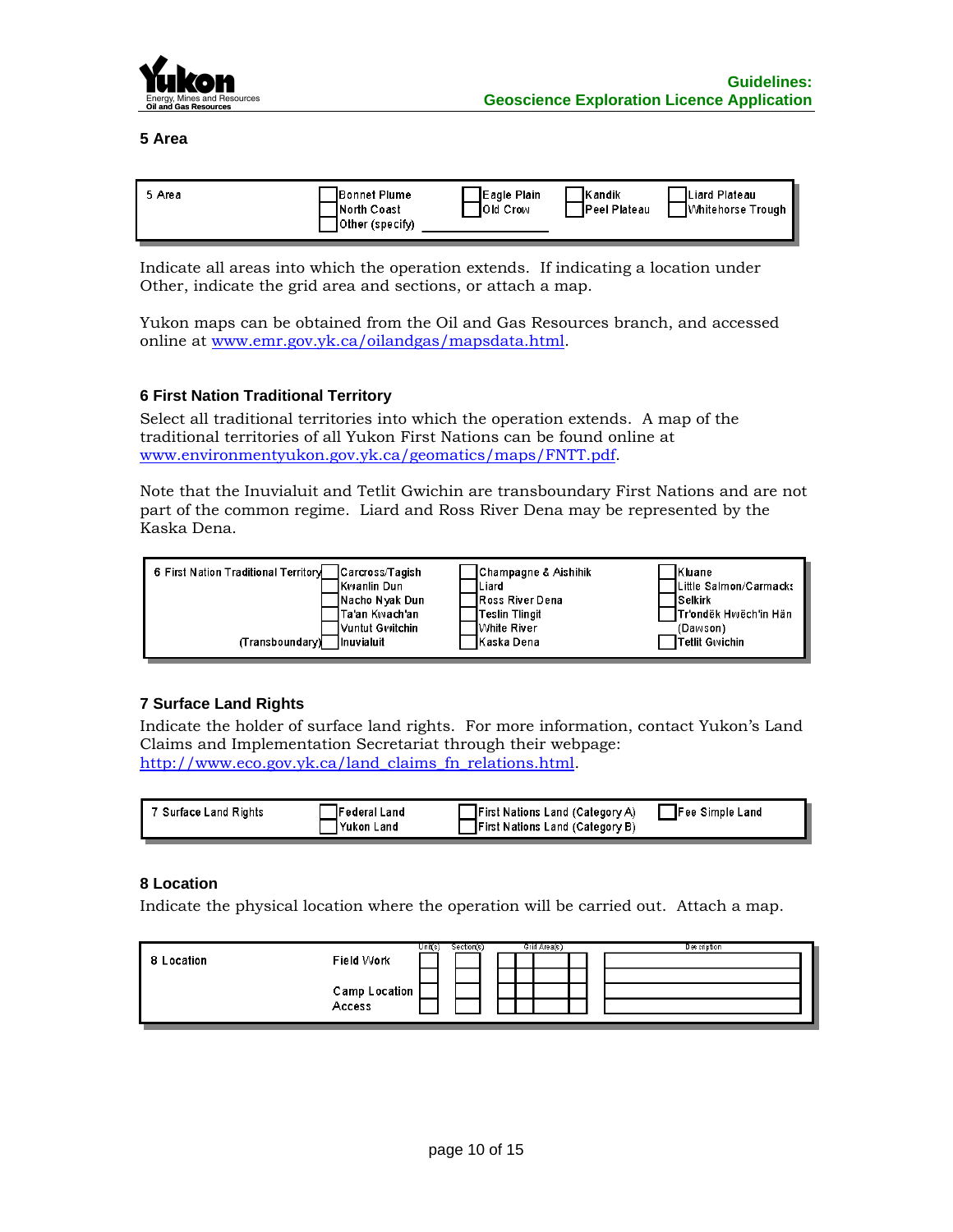

# **9 Specifics of Operations**

| 9 Specifics of Operations | Number of Personnel                                           |            |                                                |
|---------------------------|---------------------------------------------------------------|------------|------------------------------------------------|
| (Geophys, & Geolog.)      | Exclusive for<br> Participation                               |            | Non-Exclusive<br>Purchase/Reproce              |
|                           | <b>Areal Extent</b><br>(km or sq. km)<br><b>Energy Source</b> |            |                                                |
|                           | $\mathsf{Depth}\,(\mathsf{m})$<br>Charge Size(kg)             |            | Source Parameters(m)<br>Detector Parameters(m) |
|                           | Patterns   No                                                 | Yes        | If yes, total charge per pattern(kg)           |
| (Test Hole)               | Proposed TD(m)<br>(TD = total depth)<br>Formation at TD       | <b>TVD</b> | Ground Elevation(m)<br>MD.                     |
|                           | Logs                                                          |            |                                                |

#### *Number of Personnel*

Indicate the total number of personnel involved in the operation, including people on work crews.

#### *Geophysical and Geological*

**Exclusive survey:** operation conducted to acquire data for the licensee only and not for sale.

**Non-exclusive survey:** operation conducted to acquire data for the purpose of sale to the public.

**Participation survey:** operation where the data acquired is to be shared among the participants.

**Aerial extent:** for linear operations (e.g. seismic) this is measured in kilometres, for operations that span in length and width this is measured in square kilometres.

**Energy Source:** power source (e.g. explosive, vibroseis).

**Depth:** that the energy source will be set, measured in metres from ground level.

**Charge size:** indicate explosive charge size in kilograms.

**Source and detector parameters:** indicate spacing for both the energy source and the detectors.

**Patterns:** indicate whether or not any patterns will be used, and the size of the energy source per pattern if applicable.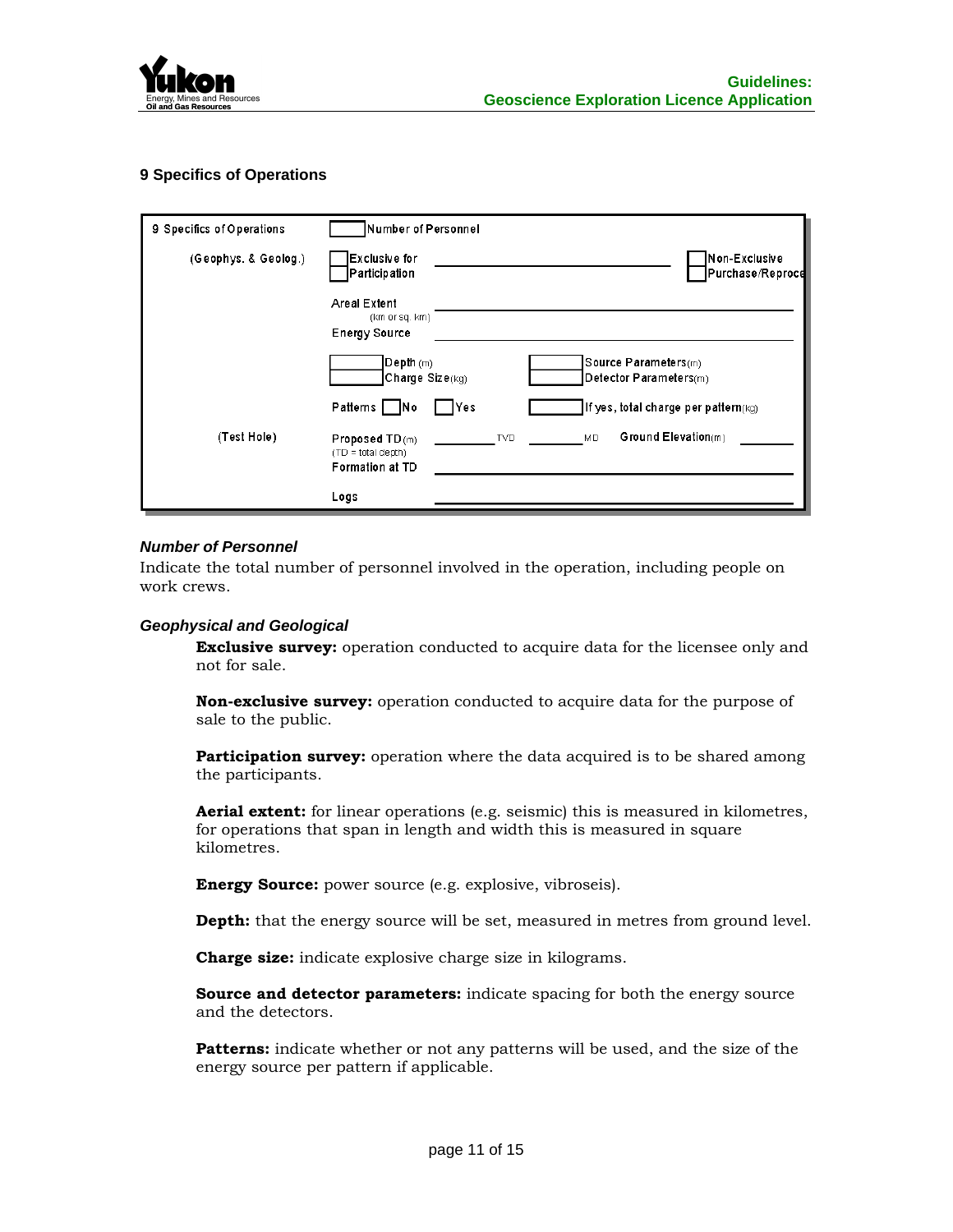

#### *Test Hole*

**Proposed TD(m):** indicate the true vertical depth (TVD) and the measured depth (MD).

Indicate **Ground Elevation** in metres above sea level.

**Formation at TD:** indicate the last formation that will be drilled into at total depth.

**Logs:** list all logs that are to be run in the test hole, including deviation logs. Attach extra pages if need be.

# **10 Operation Period**

Indicate the commencement date and completion date of the operation. Note that completion includes the required abandonment of any holes and waste removal.

|                         | commencement Date (dd/mm/yyyy). |  |  | Completion Date (dd/mm/yyyy) |  |  |  |
|-------------------------|---------------------------------|--|--|------------------------------|--|--|--|
| Operation Period<br>110 |                                 |  |  |                              |  |  |  |
|                         |                                 |  |  |                              |  |  |  |

# **11 Estimated Expenditures**

Estimate the total expenditures for the operation from beginning to end.

| - 11<br><b>Estimated Expenditures</b> | Field Work      | $\overline{\phantom{0}}$ |             |   |
|---------------------------------------|-----------------|--------------------------|-------------|---|
|                                       | Data Processing | $\overline{\phantom{0}}$ |             |   |
|                                       | Other           | $\overline{\phantom{0}}$ | $\tau$ otal | - |
|                                       |                 |                          |             |   |

#### **12 Other Permits/Agreements**

If any of the following permits/agreements are required, select **Y** (Required), otherwise select **N** (Not Required). If permits have been obtained, or any agreements, consent, and or consultation has been completed, choose **C** to indicate completed or obtained. Where applicable, include the corresponding number. More than one box can be selected.

| 12 Other Permits/Agreements | Registration Number        | שו       |
|-----------------------------|----------------------------|----------|
| Y=Required, N=Not required  | Consent of First Nation(s) | -lN<br>י |
| C=Completed or Obtained     | Benefits Agreement         | IN       |

#### *Registration Number*

The corporate registration number of the applicant obtained under the Yukon *Business Corporations Act* when the company was incorporated, continued, or registered. Companies may also be incorporated or continued under the *Bank Act* (Canada) or licensed under the *Insurance Act* (Canada). If this is the case, please provide the appropriate documentation for verification. All companies operating in the Yukon must be registered. For more information, contact Yukon Corporate Affairs through their website: [www.community.gov.yk.ca/corp/index.html.](http://www.community.gov.yk.ca/corp/index.html)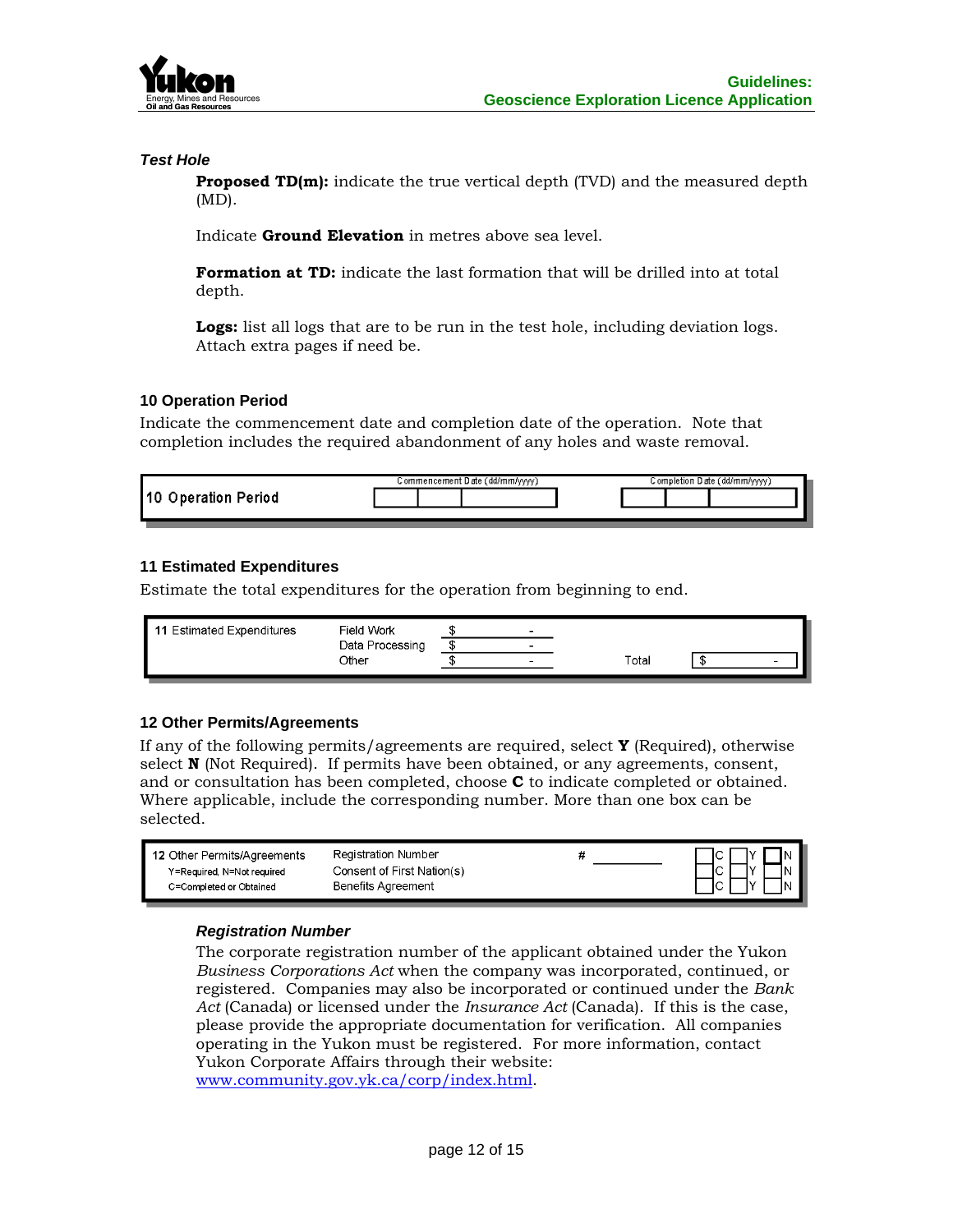

# *Consent of First Nation(s)*

Before the effective date of a Yukon First Nation's final land claim agreement, the Chief Operations Officer cannot issue any licences in the traditional territory of that First Nation without the consent of that First Nation. Consent should be sought prior to the submission of a licence application.

Three Yukon First Nations are currently without final land claim agreements: Ross River Dena Council, Liard First Nation and White River First Nation. The traditional territories of these three Yukon First Nations are shown on the map entitled *Yukon Land Status with Oil and Gas Interests*. A map showing the traditional territories of all Yukon First Nations can be found online at [www.environmentyukon.gov.yk.ca/geomatics/maps/FNTT.pdf.](http://www.environmentyukon.gov.yk.ca/geomatics/maps/FNTT.pdf) Details of the First Nation settlement areas can be obtained from the Yukon Land Claims and Implementation Secretariat

[http://www.eco.gov.yk.ca/land\\_claims\\_fn\\_relations.html.](http://www.eco.gov.yk.ca/land_claims_fn_relations.html)

#### *Benefits Agreement*

If the licenced work will entail costs over \$1,000,000.00 in any 12 month period, a benefits agreement must be in place prior to the commencement of any activity.

The agreement must be negotiated by the licensee or applicant, the Government of Yukon, and Yukon First Nation(s) with settlement land or traditional territory where the activity is proposed. For more information and community contacts, call Oil and Gas Resources.

# **13 Attachments**

Choose **Y** (YES) if the item is attached, and **N** (NO) if the item is not attached.

| l 13 Attachments | Geoscience program (Geoscience Exploration Guidelines)             | ΙN  |
|------------------|--------------------------------------------------------------------|-----|
| Y=Yes attached   | Consultation and Notification Geoscience Exploration Guidelines)   | IN  |
| N=Not attached   | Proof of Financial Assurance(Oil and Gas Act, Section 66)          |     |
|                  | Application Fee(Oil and Gas Licence Administration Regulations)    |     |
|                  | Deviations from the Oil and Gas Geoscience Exploration Regulations | IN. |

#### *Geoscience Program*

The geoscience program should include the following:

- 1. A page-sized plat showing the location of the operation in relation to adjacent rivers, other geographical and cultural features, or provincial/territorial boundaries.
- 2. A map of the program location. Send a paper copy, and also an electronic version. Verify the electronic format with the COO and follow these specifications:
	- a. Scale: 1:50,000 to 1:250,000. Note: this scale is usually appropriate, however a larger scale may be required. Verify with the Chief Operations Officer.
	- b. Include proposed seismic lines in relation to existing geophysical control in the area.
	- c. For 3D surveys, identify in-lines and cross-lines, and areas with less than full coverage.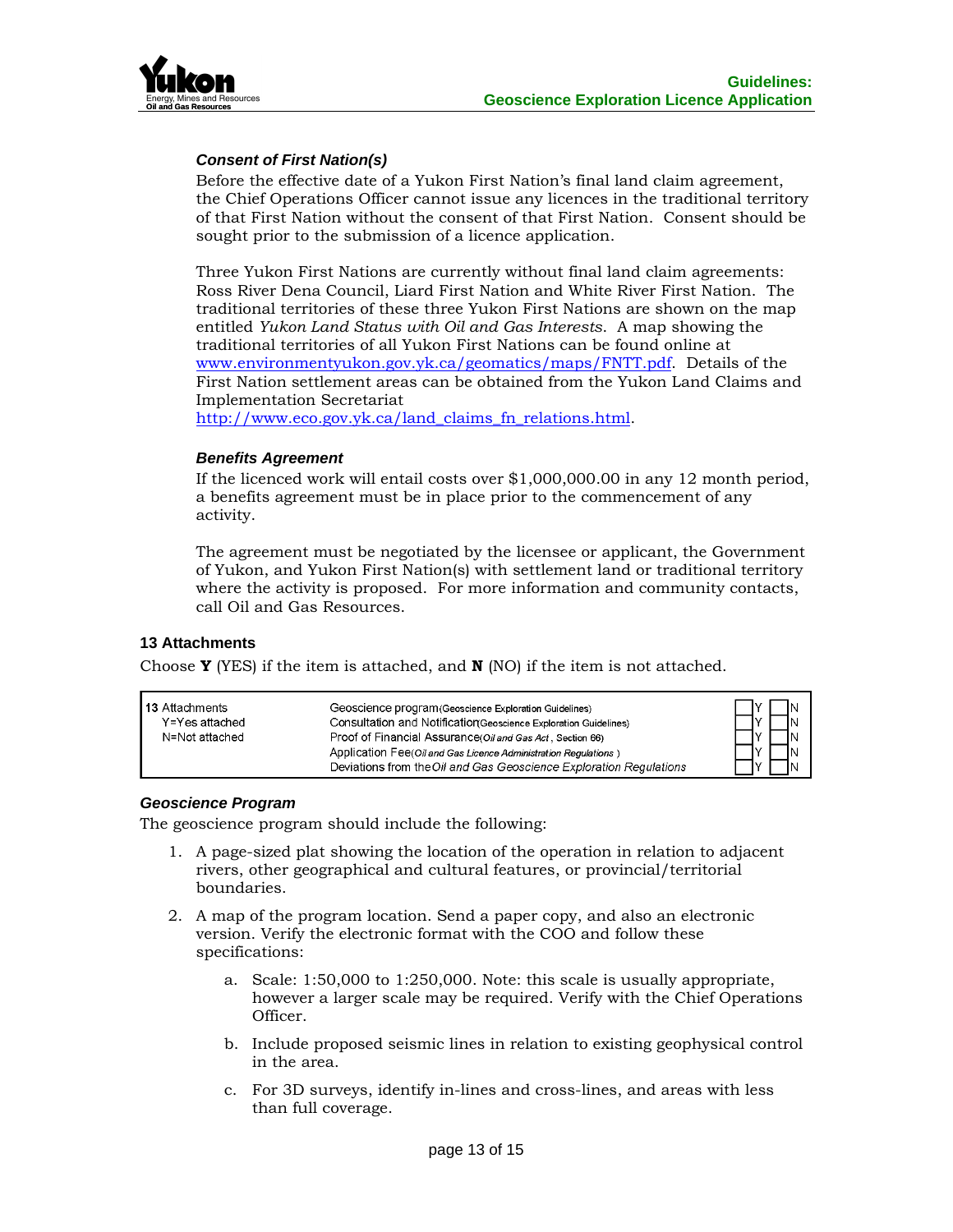

- d. Indicate the position of the proposed operation.
- e. List the interests to which the operation may apply.
- f. Indicate proposed access roads or lines, and camps.
- 3. A complete technical description of the operation, for example, a description for a reflection seismic operation might read:
	- a. '1200% CDP reflection seismic',
	- b. include gravity and magnetic data and
	- c. specify the charge size and depth
- 4. A breakdown of the number of kilometres for each type of seismic proposed.
- 5. If the operation crosses the Yukon boundary, provide the total size of the operation, and also the size of the Yukon portion of the operation.
- 6. A list of the number of drilling and vibroseis units to be mobilized.
- 7. An outline of the safety precautions in place to ensure a minimum blasting/vibroseis distance between existing well sites and planned seismic lines.
- 8. An outline of the measures in place to protect known archaeological sites, and First Nation Burial Sites from intersecting or adjacent seismic lines.
- 9. An outline of the safety precautions in place to ensure minimum blasting/vibroseis distances between seismic lines and gathering lines or pipelines.
	- a. Include copies of pipeline crossing agreements.
- 10. The Emergency Response Plan for the operation.
- 11. The communication systems procedures including back-up procedures.
- 12. Provide specification on the maximum number of personnel expected during peak activity.
- 13. River and lake crossing descriptions and procedures.
- 14. Ice-bridge and road construction technical descriptions.

# *Consultation and Notification*

Consultation with land owners, trappers, outfitters, and First Nation(s) on whose traditional territory the proposed activity will take place is required prior to application for a licence. The intent of this consultation is to unveil any concerns or sensitivities that interest holders might have, to address issues and concerns during the planning stage of the operation.

Notification to trappers is required prior to the commencement of activities, and may consist of telephone calls, letters or a meeting to explain what equipment will be used and the exact dates that the operation will be carried out.

It is the responsibility of licensees to keep detailed records of the notification process. Copies of all correspondence, dates and times of telephone calls, meeting minutes, concerns raised and measures taken to address them, are required with the application and prior to the commencement of operation.